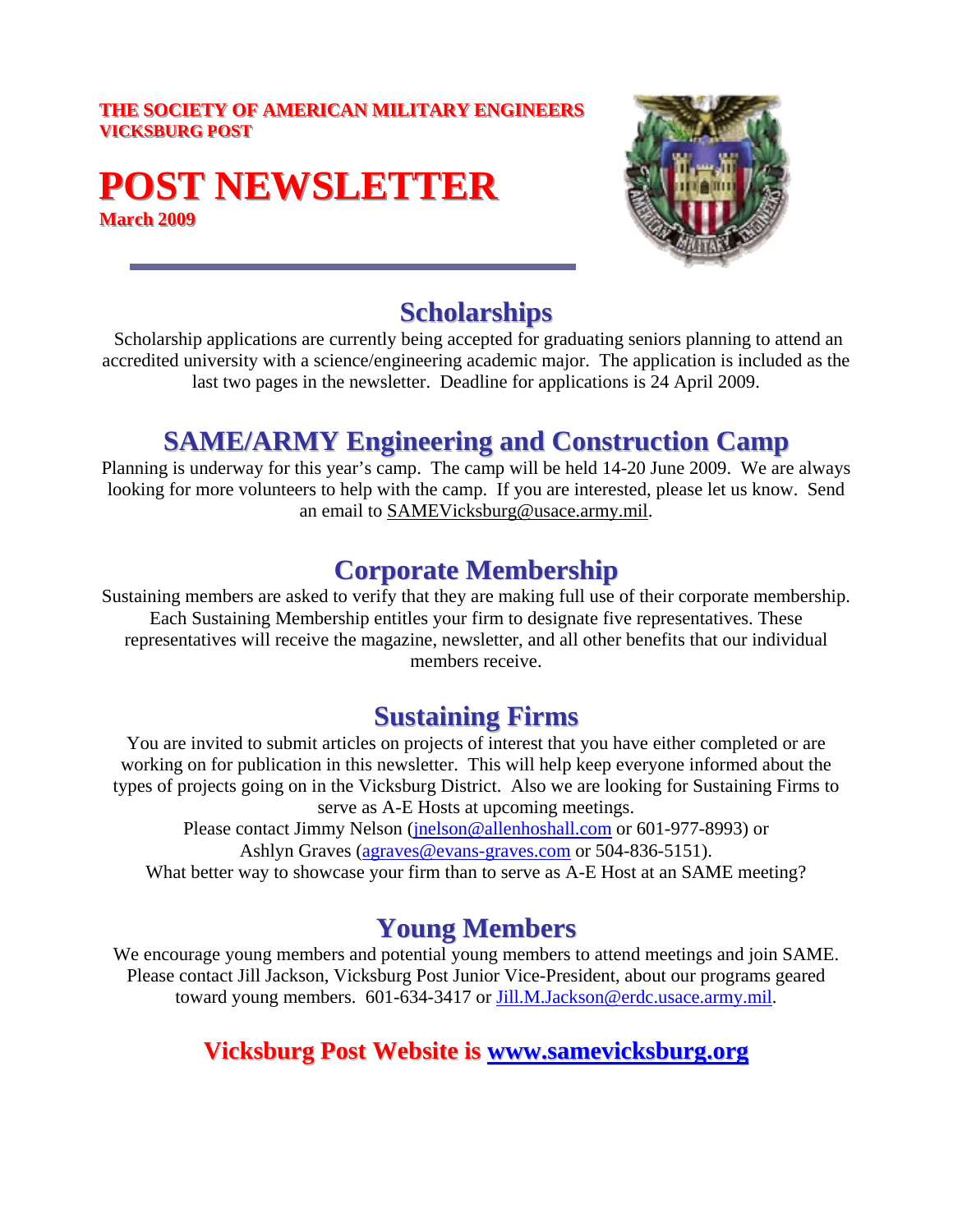## **2009 Meetings Summary**

**January Meeting –** Dr. Bob Welch spoke on "Will Supermolecules & Supercomputers Lead to Super Construction Materials?" at the January meeting. The meeting was held at Toney's Restaurant on 27 January 2009. The AE host for the meeting was Neel-Schaffer, Inc. Dr. Bob Welch is shown in the top picture at the right.

**February Meeting –** The February meeting was a combined meeting between several engineering societies for the annual Engineers Week luncheon. The societies that were represented at the meeting were the American Society of Civil Engineers, American Society of Mechanical Engineers, Institute of Electrical and Electronics Engineers, Society of American Military Engineers, Mississippi Engineering Society, American Nuclear Society and the Society of Women Engineers. Brigadier General Michael J. Walsh, Commander, USACE Mississippi Valley Division spoke on "USACE Mississippi Valley Division 200-Year Vision". The meeting was held at the Vicksburg City Auditorium on 20 February 2008.

**March Meeting –** The March meeting was held on 24 March 2009 at the Vicksburg District Headquarters Building. Dr. Barbara Kleiss spoke on the "Louisiana Coastal Area Science & Technology". Allen &



# **New Programs**

If anyone has suggestions for a program you would like to see in the upcoming year, contact Cherry Talbert or Jared Johnson. Drop them an e-mail or give them a call. Cherry: [cjones@ardaman.com](mailto:cjones@ardaman.com) or (225)752-4790. Jared: [jared.l.johnson@usace.army.mil](mailto:jared.l.johnson@usace.army.mil) or (601)634-3050. Good informative programs make successful meetings. We need your ideas!

# **Upcoming Events**

Meeting Dates: 28 April 26 May 23 June 28 July



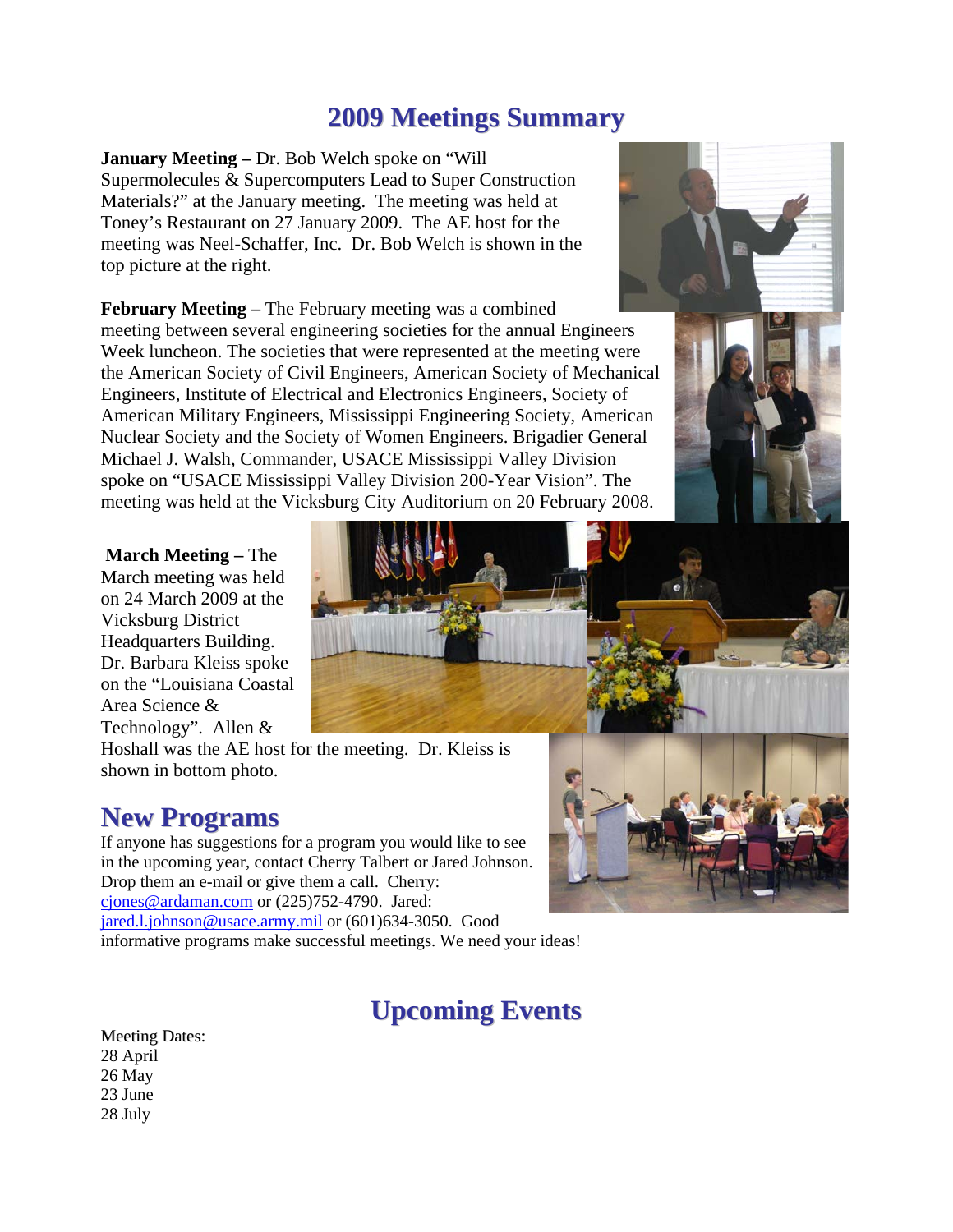#### SOCIETY OF AMERICAN MILITARY ENGINEERS SCHOLARSHIP PROGRAM APPLICATION FORM

The Vicksburg Post of S.A.M.E will award a minimum of two \$1,000.00 scholarships. Additional scholarships may be awarded from this application. The scholarship is limited to seniors who are currently planning to attend an accredited university with a science/engineering academic major the following year. Enrollment in college under a science/engineering academic major during the first semester of the freshman year will be a prerequisite at the time of the award of the scholarship. The application deadline is **April 24, 2009**. Please mail or return applications to Henry Dulaney at 4155 Clay Street, Vicksburg, MS 39183.

| 1. High School Attending<br><u>Letter and the set of the set of the set of the set of the set of the set of the set of the set of the set of the set of the set of the set of the set of the set of the set of the set of the set </u> |  |
|----------------------------------------------------------------------------------------------------------------------------------------------------------------------------------------------------------------------------------------|--|
| 2. Extra-curricular Activities (list the activities):                                                                                                                                                                                  |  |
|                                                                                                                                                                                                                                        |  |
|                                                                                                                                                                                                                                        |  |
|                                                                                                                                                                                                                                        |  |
|                                                                                                                                                                                                                                        |  |

| <u> 2001 - Jan Barbarat (j. 1920)</u>                                                                                                                                                                                                                                                                                  |
|------------------------------------------------------------------------------------------------------------------------------------------------------------------------------------------------------------------------------------------------------------------------------------------------------------------------|
| 2. $\frac{1}{2}$ $\frac{1}{2}$ $\frac{1}{2}$ $\frac{1}{2}$ $\frac{1}{2}$ $\frac{1}{2}$ $\frac{1}{2}$ $\frac{1}{2}$ $\frac{1}{2}$ $\frac{1}{2}$ $\frac{1}{2}$ $\frac{1}{2}$ $\frac{1}{2}$ $\frac{1}{2}$ $\frac{1}{2}$ $\frac{1}{2}$ $\frac{1}{2}$ $\frac{1}{2}$ $\frac{1}{2}$ $\frac{1}{2}$ $\frac{1}{2}$ $\frac{1}{2}$ |
| 3. <u>____________________________</u>                                                                                                                                                                                                                                                                                 |
| <u> 1989 - Johann Stein, mars an de France</u>                                                                                                                                                                                                                                                                         |
|                                                                                                                                                                                                                                                                                                                        |

Attach the biographical outline and a one page essay stating why you should be the recipient of this scholarship.